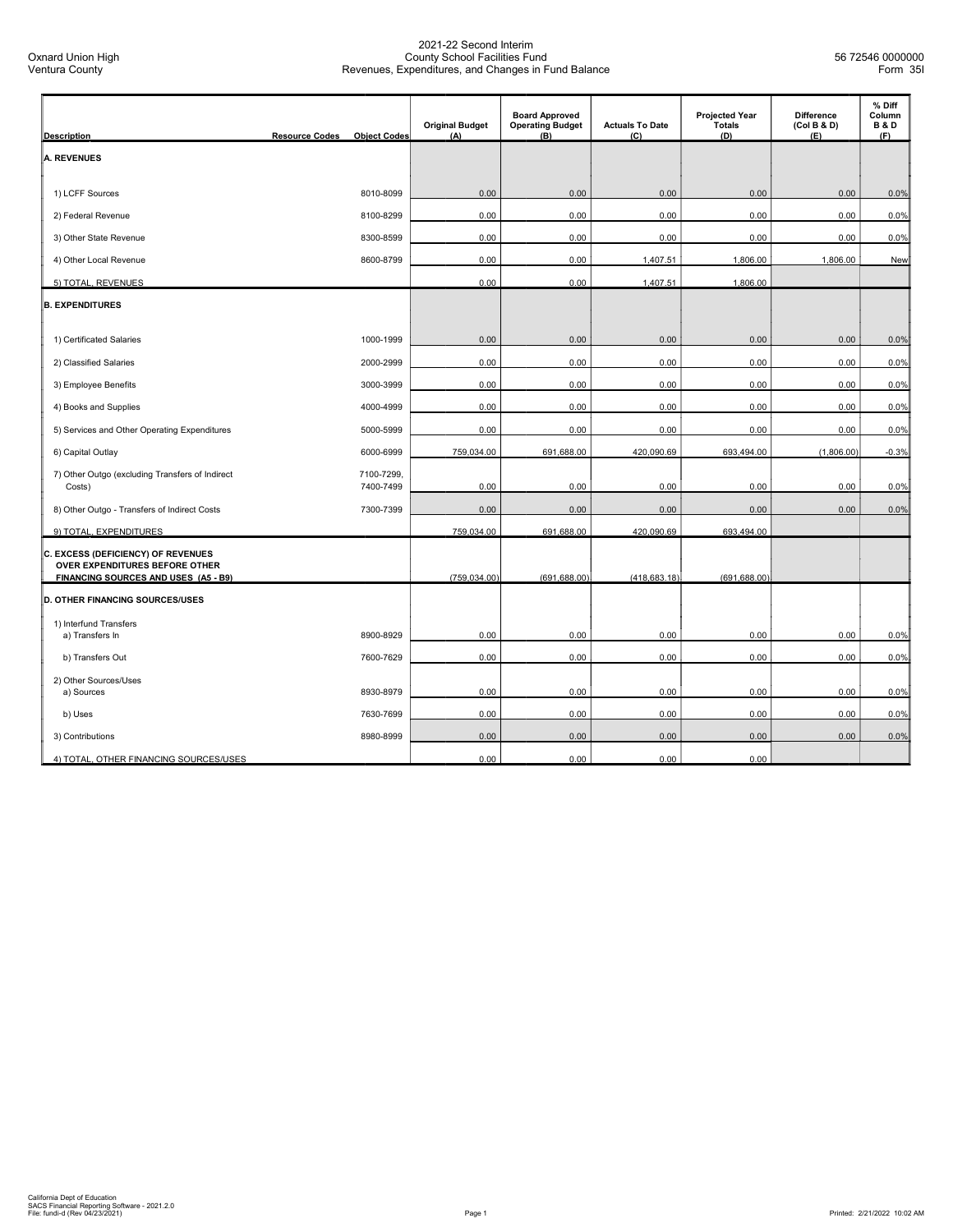| <b>Description</b>                                            | <b>Resource Codes</b> | <b>Object Codes</b> | <b>Original Budget</b><br>(A) | <b>Board Approved</b><br><b>Operating Budget</b><br>(B) | <b>Actuals To Date</b><br>(C) | <b>Projected Year</b><br><b>Totals</b><br>(D) | <b>Difference</b><br>(Col B & D)<br>(E) | % Diff<br>Column<br><b>B&amp;D</b><br>(F) |
|---------------------------------------------------------------|-----------------------|---------------------|-------------------------------|---------------------------------------------------------|-------------------------------|-----------------------------------------------|-----------------------------------------|-------------------------------------------|
| E. NET INCREASE (DECREASE) IN FUND<br><b>BALANCE (C + D4)</b> |                       |                     | (759, 034.00)                 | (691, 688.00)                                           | (418, 683.18)                 | (691, 688.00)                                 |                                         |                                           |
| F. FUND BALANCE, RESERVES                                     |                       |                     |                               |                                                         |                               |                                               |                                         |                                           |
| 1) Beginning Fund Balance<br>a) As of July 1 - Unaudited      |                       | 9791                | 759,034.00                    | 691,688.00                                              |                               | 691,688.00                                    | 0.00                                    | 0.0%                                      |
| b) Audit Adjustments                                          |                       | 9793                | 0.00                          | 0.00                                                    |                               | 0.00                                          | 0.00                                    | 0.0%                                      |
| c) As of July 1 - Audited (F1a + F1b)                         |                       |                     | 759,034.00                    | 691,688.00                                              |                               | 691,688.00                                    |                                         |                                           |
| d) Other Restatements                                         |                       | 9795                | 0.00                          | 0.00                                                    |                               | 0.00                                          | 0.00                                    | 0.0%                                      |
| e) Adjusted Beginning Balance (F1c + F1d)                     |                       |                     | 759,034.00                    | 691,688.00                                              |                               | 691,688.00                                    |                                         |                                           |
| 2) Ending Balance, June 30 (E + F1e)                          |                       |                     | 0.00                          | 0.00                                                    |                               | 0.00                                          |                                         |                                           |
| Components of Ending Fund Balance<br>a) Nonspendable          |                       |                     |                               |                                                         |                               |                                               |                                         |                                           |
| Revolving Cash                                                |                       | 9711                | 0.00                          | 0.00                                                    |                               | 0.00                                          |                                         |                                           |
| Stores                                                        |                       | 9712                | 0.00                          | 0.00                                                    |                               | 0.00                                          |                                         |                                           |
| Prepaid Items                                                 |                       | 9713                | 0.00                          | 0.00                                                    |                               | 0.00                                          |                                         |                                           |
| All Others                                                    |                       | 9719                | 0.00                          | 0.00                                                    |                               | 0.00                                          |                                         |                                           |
| b) Legally Restricted Balance<br>c) Committed                 |                       | 9740                | 0.00                          | 0.00                                                    |                               | 0.00                                          |                                         |                                           |
| <b>Stabilization Arrangements</b>                             |                       | 9750                | 0.00                          | 0.00                                                    |                               | 0.00                                          |                                         |                                           |
| <b>Other Commitments</b><br>d) Assigned                       |                       | 9760                | 0.00                          | 0.00                                                    |                               | 0.00                                          |                                         |                                           |
| Other Assignments<br>e) Unassigned/Unappropriated             |                       | 9780                | 0.00                          | 0.00                                                    |                               | 0.00                                          |                                         |                                           |
| Reserve for Economic Uncertainties                            |                       | 9789                | 0.00                          | 0.00                                                    |                               | 0.00                                          |                                         |                                           |
| Unassigned/Unappropriated Amount                              |                       | 9790                | 0.00                          | 0.00                                                    |                               | 0.00                                          |                                         |                                           |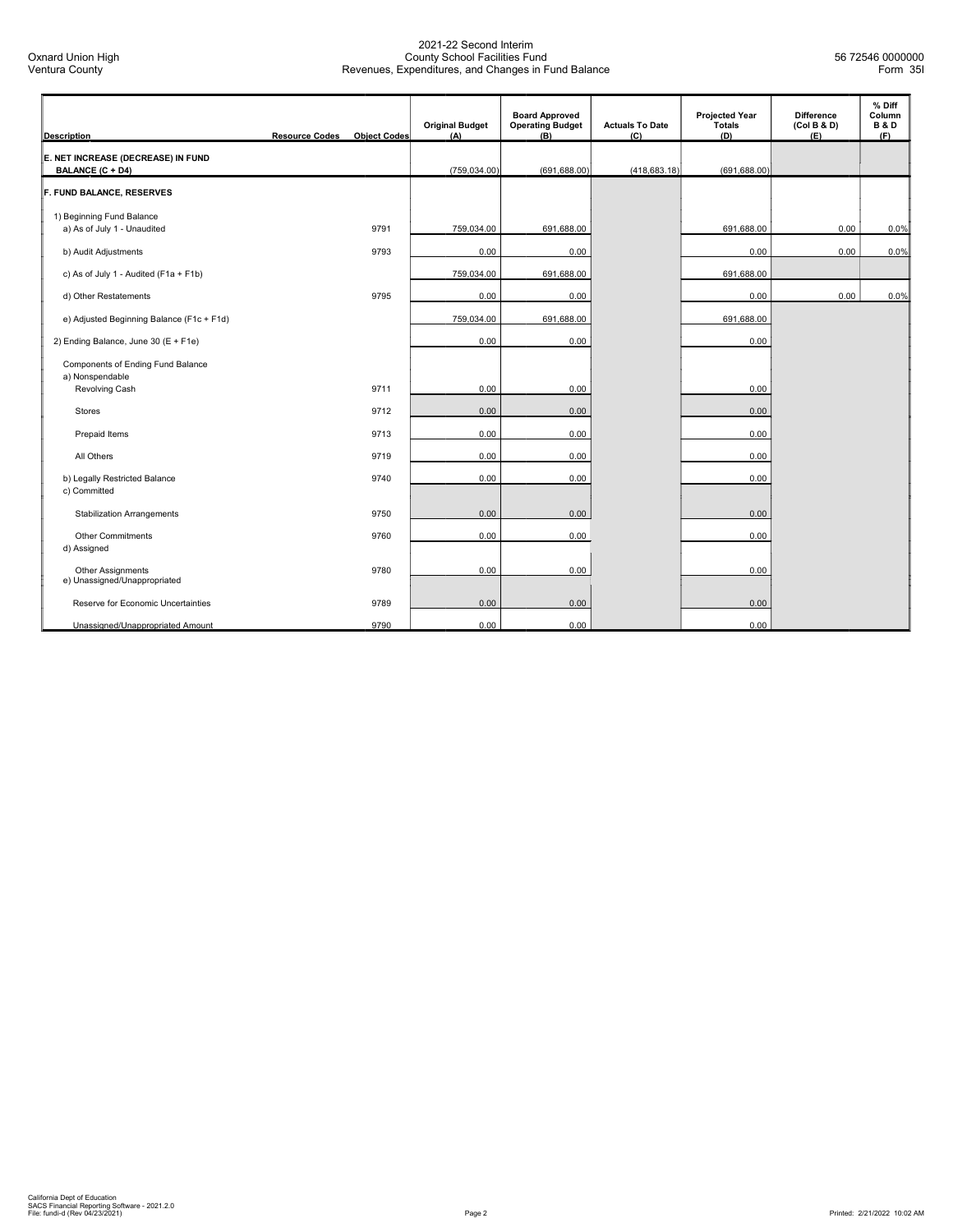| <b>Description</b>                                       | <b>Resource Codes</b> | <b>Object Codes</b> | <b>Original Budget</b><br>(A) | <b>Board Approved</b><br><b>Operating Budget</b><br>(B) | <b>Actuals To Date</b><br>(C) | <b>Projected Year</b><br>Totals<br>(D) | <b>Difference</b><br>(Col B & D)<br>(E) | % Diff<br>Column<br><b>B&amp;D</b><br>(F) |
|----------------------------------------------------------|-----------------------|---------------------|-------------------------------|---------------------------------------------------------|-------------------------------|----------------------------------------|-----------------------------------------|-------------------------------------------|
| <b>FEDERAL REVENUE</b>                                   |                       |                     |                               |                                                         |                               |                                        |                                         |                                           |
| All Other Federal Revenue                                |                       | 8290                | 0.00                          | 0.00                                                    | 0.00                          | 0.00                                   | 0.00                                    | 0.0%                                      |
| TOTAL, FEDERAL REVENUE                                   |                       |                     | 0.00                          | 0.00                                                    | 0.00                          | 0.00                                   | 0.00                                    | 0.0%                                      |
| <b>OTHER STATE REVENUE</b>                               |                       |                     |                               |                                                         |                               |                                        |                                         |                                           |
| School Facilities Apportionments                         |                       | 8545                | 0.00                          | 0.00                                                    | 0.00                          | 0.00                                   | 0.00                                    | 0.0%                                      |
| Pass-Through Revenues from State Sources                 |                       | 8587                | 0.00                          | 0.00                                                    | 0.00                          | 0.00                                   | 0.00                                    | 0.0%                                      |
| All Other State Revenue                                  |                       | 8590                | 0.00                          | 0.00                                                    | 0.00                          | 0.00                                   | 0.00                                    | 0.0%                                      |
| TOTAL, OTHER STATE REVENUE                               |                       |                     | 0.00                          | 0.00                                                    | 0.00                          | 0.00                                   | 0.00                                    | 0.0%                                      |
| OTHER LOCAL REVENUE                                      |                       |                     |                               |                                                         |                               |                                        |                                         |                                           |
| Sales<br>Sale of Equipment/Supplies                      |                       | 8631                | 0.00                          | 0.00                                                    | 0.00                          | 0.00                                   | 0.00                                    | 0.0%                                      |
| Leases and Rentals                                       |                       | 8650                | 0.00                          | 0.00                                                    | 0.00                          | 0.00                                   | 0.00                                    | 0.0%                                      |
| Interest                                                 |                       | 8660                | 0.00                          | 0.00                                                    | 1,407.51                      | 1,806.00                               | 1,806.00                                | New                                       |
| Net Increase (Decrease) in the Fair Value of Investments |                       | 8662                | 0.00                          | 0.00                                                    | 0.00                          | 0.00                                   | 0.00                                    | 0.0%                                      |
| Other Local Revenue                                      |                       |                     |                               |                                                         |                               |                                        |                                         |                                           |
| All Other Local Revenue                                  |                       | 8699                | 0.00                          | 0.00                                                    | 0.00                          | 0.00                                   | 0.00                                    | 0.0%                                      |
| All Other Transfers In from All Others                   |                       | 8799                | 0.00                          | 0.00                                                    | 0.00                          | 0.00                                   | 0.00                                    | 0.0%                                      |
| TOTAL, OTHER LOCAL REVENUE                               |                       |                     | 0.00                          | 0.00                                                    | 1,407.51                      | 1,806.00                               | 1,806.00                                | New                                       |
| <b>TOTAL, REVENUES</b>                                   |                       |                     | 0.00                          | 0.00                                                    | 1,407.51                      | 1,806.00                               |                                         |                                           |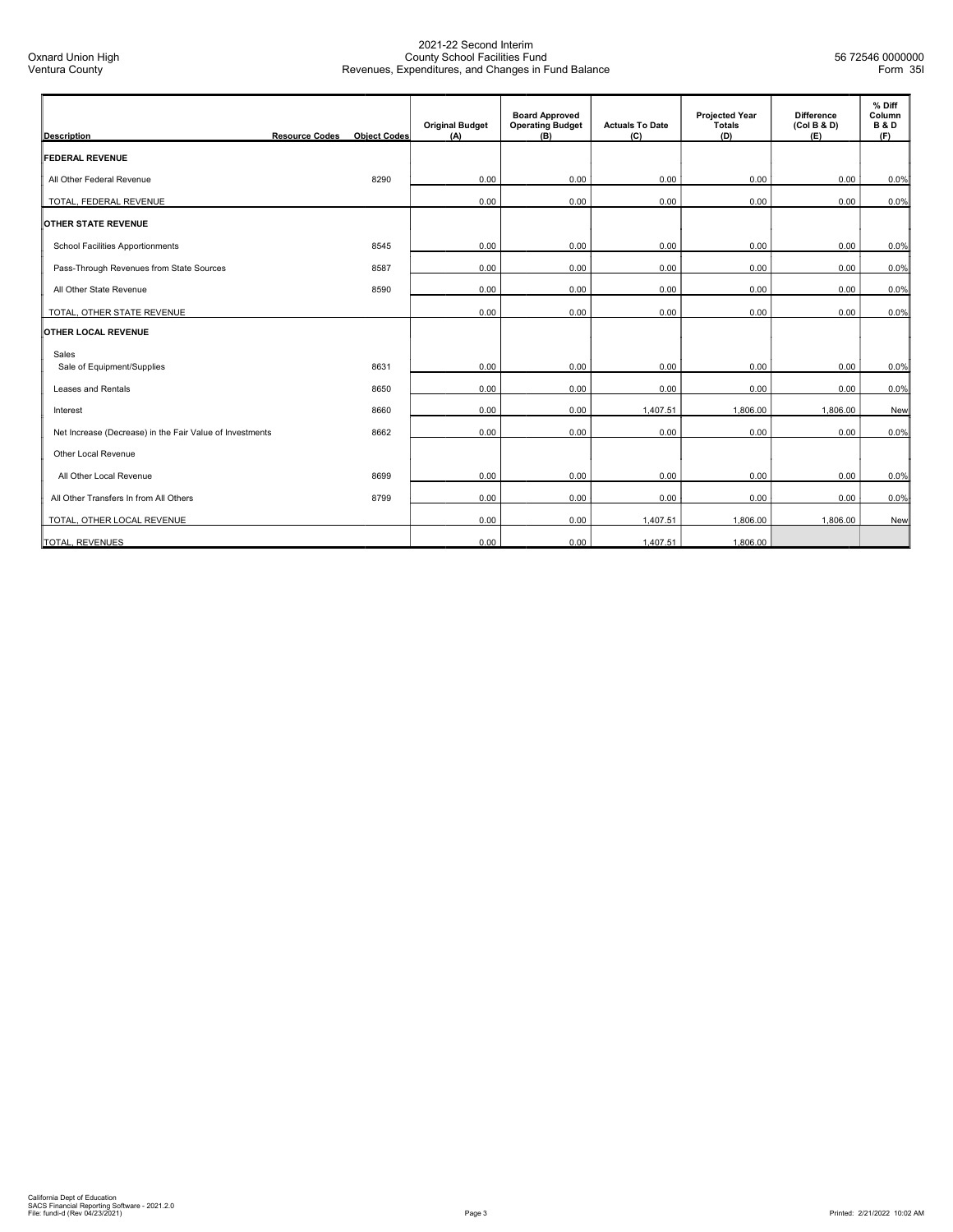| <b>Description</b>                                                    | <b>Resource Codes</b> | <b>Object Codes</b> | <b>Original Budget</b><br>(A) | <b>Board Approved</b><br><b>Operating Budget</b><br>(B) | <b>Actuals To Date</b><br>(C) | <b>Projected Year</b><br><b>Totals</b><br>(D) | <b>Difference</b><br>(Col B & D)<br>(E) | % Diff<br>Column<br><b>B&amp;D</b><br>(F) |
|-----------------------------------------------------------------------|-----------------------|---------------------|-------------------------------|---------------------------------------------------------|-------------------------------|-----------------------------------------------|-----------------------------------------|-------------------------------------------|
| <b>CLASSIFIED SALARIES</b>                                            |                       |                     |                               |                                                         |                               |                                               |                                         |                                           |
|                                                                       |                       |                     |                               |                                                         |                               |                                               |                                         |                                           |
| <b>Classified Support Salaries</b>                                    |                       | 2200                | 0.00                          | 0.00                                                    | 0.00                          | 0.00                                          | 0.00                                    | 0.0%                                      |
| Classified Supervisors' and Administrators' Salaries                  |                       | 2300                | 0.00                          | 0.00                                                    | 0.00                          | 0.00                                          | 0.00                                    | 0.0%                                      |
| Clerical, Technical and Office Salaries                               |                       | 2400                | 0.00                          | 0.00                                                    | 0.00                          | 0.00                                          | 0.00                                    | 0.0%                                      |
| <b>Other Classified Salaries</b>                                      |                       | 2900                | 0.00                          | 0.00                                                    | 0.00                          | 0.00                                          | 0.00                                    | 0.0%                                      |
| TOTAL, CLASSIFIED SALARIES                                            |                       |                     | 0.00                          | 0.00                                                    | 0.00                          | 0.00                                          | 0.00                                    | 0.0%                                      |
| <b>EMPLOYEE BENEFITS</b>                                              |                       |                     |                               |                                                         |                               |                                               |                                         |                                           |
|                                                                       |                       |                     |                               |                                                         |                               |                                               |                                         |                                           |
| <b>STRS</b>                                                           |                       | 3101-3102           | 0.00                          | 0.00                                                    | 0.00                          | 0.00                                          | 0.00                                    | 0.0%                                      |
| <b>PERS</b>                                                           |                       | 3201-3202           | 0.00                          | 0.00                                                    | 0.00                          | 0.00                                          | 0.00                                    | 0.0%                                      |
| OASDI/Medicare/Alternative                                            |                       | 3301-3302           | 0.00                          | 0.00                                                    | 0.00                          | 0.00                                          | 0.00                                    | 0.0%                                      |
| Health and Welfare Benefits                                           |                       | 3401-3402           | 0.00                          | 0.00                                                    | 0.00                          | 0.00                                          | 0.00                                    | 0.0%                                      |
| Unemployment Insurance                                                |                       | 3501-3502           | 0.00                          | 0.00                                                    | 0.00                          | 0.00                                          | 0.00                                    | 0.0%                                      |
| Workers' Compensation                                                 |                       | 3601-3602           | 0.00                          | 0.00                                                    | 0.00                          | 0.00                                          | 0.00                                    | 0.0%                                      |
| OPEB, Allocated                                                       |                       | 3701-3702           | 0.00                          | 0.00                                                    | 0.00                          | 0.00                                          | 0.00                                    | 0.0%                                      |
| OPEB, Active Employees                                                |                       | 3751-3752           | 0.00                          | 0.00                                                    | 0.00                          | 0.00                                          | 0.00                                    | 0.0%                                      |
| Other Employee Benefits                                               |                       | 3901-3902           | 0.00                          | 0.00                                                    | 0.00                          | 0.00                                          | 0.00                                    | 0.0%                                      |
| TOTAL, EMPLOYEE BENEFITS                                              |                       |                     | 0.00                          | 0.00                                                    | 0.00                          | 0.00                                          | 0.00                                    | 0.0%                                      |
| <b>BOOKS AND SUPPLIES</b>                                             |                       |                     |                               |                                                         |                               |                                               |                                         |                                           |
| Books and Other Reference Materials                                   |                       | 4200                | 0.00                          | 0.00                                                    | 0.00                          | 0.00                                          | 0.00                                    | 0.0%                                      |
| Materials and Supplies                                                |                       | 4300                | 0.00                          | 0.00                                                    | 0.00                          | 0.00                                          | 0.00                                    | 0.0%                                      |
| Noncapitalized Equipment                                              |                       | 4400                | 0.00                          | 0.00                                                    | 0.00                          | 0.00                                          | 0.00                                    | 0.0%                                      |
| TOTAL, BOOKS AND SUPPLIES                                             |                       |                     | 0.00                          | 0.00                                                    | 0.00                          | 0.00                                          | 0.00                                    | 0.0%                                      |
| SERVICES AND OTHER OPERATING EXPENDITURES                             |                       |                     |                               |                                                         |                               |                                               |                                         |                                           |
| Subagreements for Services                                            |                       | 5100                | 0.00                          | 0.00                                                    | 0.00                          | 0.00                                          | 0.00                                    | 0.0%                                      |
| <b>Travel and Conferences</b>                                         |                       | 5200                | 0.00                          | 0.00                                                    | 0.00                          | 0.00                                          | 0.00                                    | 0.0%                                      |
| Insurance                                                             |                       | 5400-5450           | 0.00                          | 0.00                                                    | 0.00                          | 0.00                                          | 0.00                                    | 0.0%                                      |
| Operations and Housekeeping Services                                  |                       | 5500                | 0.00                          | 0.00                                                    | 0.00                          | 0.00                                          | 0.00                                    | 0.0%                                      |
| Rentals, Leases, Repairs, and Noncapitalized Improvements             |                       | 5600                | 0.00                          | 0.00                                                    | 0.00                          | 0.00                                          | 0.00                                    | 0.0%                                      |
| <b>Transfers of Direct Costs</b>                                      |                       | 5710                | 0.00                          | 0.00                                                    | 0.00                          | 0.00                                          | 0.00                                    | 0.0%                                      |
| Transfers of Direct Costs - Interfund                                 |                       | 5750                | 0.00                          | 0.00                                                    | 0.00                          | 0.00                                          | 0.00                                    | 0.0%                                      |
| Professional/Consulting Services and<br><b>Operating Expenditures</b> |                       | 5800                | 0.00                          | 0.00                                                    | 0.00                          | 0.00                                          | 0.00                                    | 0.0%                                      |
| Communications                                                        |                       | 5900                | 0.00                          | 0.00                                                    | 0.00                          | 0.00                                          | 0.00                                    | 0.0%                                      |
| TOTAL, SERVICES AND OTHER OPERATING EXPENDITURES                      |                       |                     | 0.00                          | 0.00                                                    | 0.00                          | 0.00                                          | 0.00                                    | 0.0%                                      |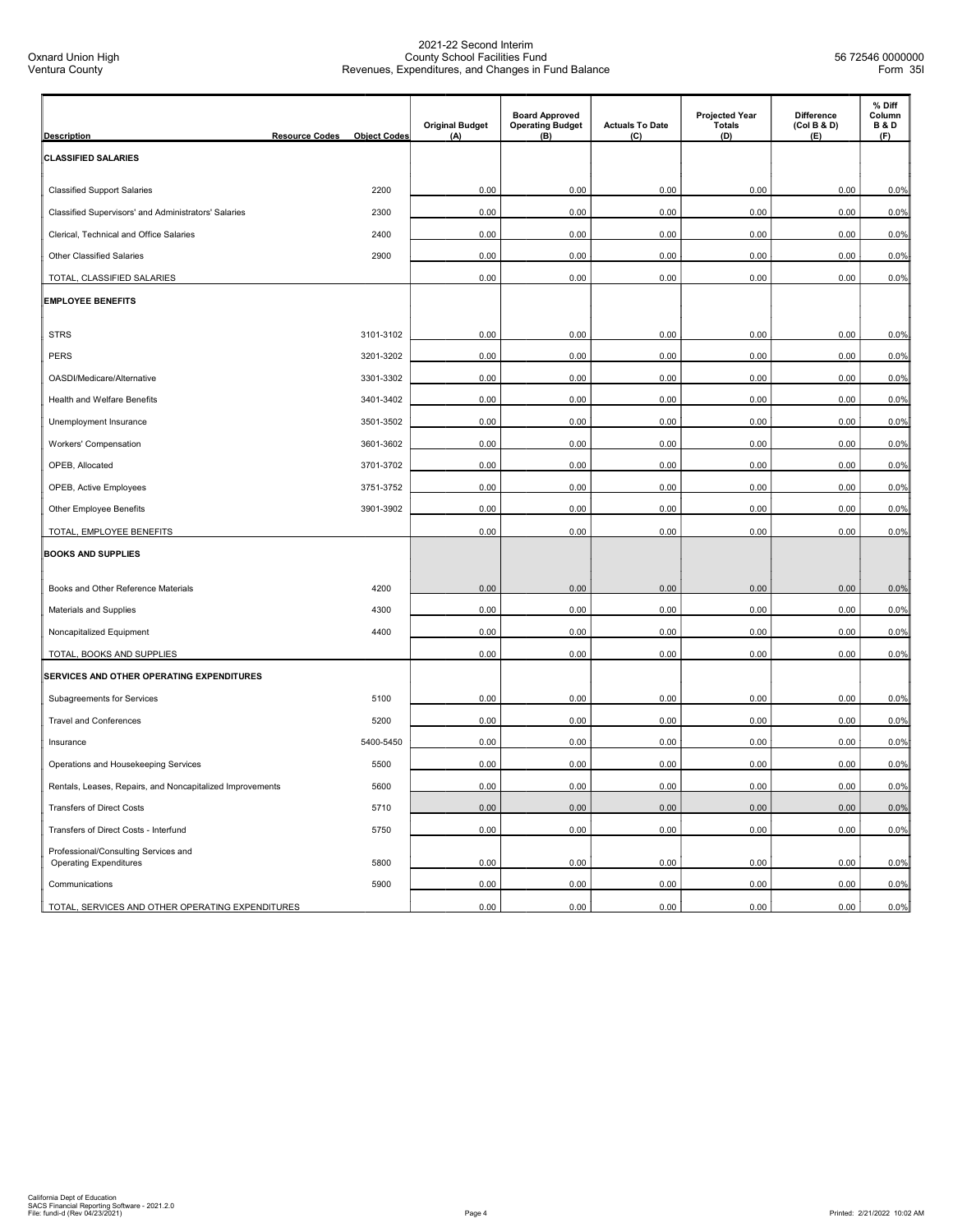| <b>Description</b>                                                                 | <b>Resource Codes</b> | <b>Object Codes</b> | <b>Original Budget</b><br>(A) | <b>Board Approved</b><br><b>Operating Budget</b><br>(B) | <b>Actuals To Date</b><br>(C) | <b>Projected Year</b><br>Totals<br>(D) | <b>Difference</b><br>(Col B & D)<br>(E) | % Diff<br>Column<br><b>B&amp;D</b><br>(F) |
|------------------------------------------------------------------------------------|-----------------------|---------------------|-------------------------------|---------------------------------------------------------|-------------------------------|----------------------------------------|-----------------------------------------|-------------------------------------------|
| <b>CAPITAL OUTLAY</b>                                                              |                       |                     |                               |                                                         |                               |                                        |                                         |                                           |
| Land                                                                               |                       | 6100                | 0.00                          | 0.00                                                    | 0.00                          | 0.00                                   | 0.00                                    | 0.0%                                      |
| <b>Land Improvements</b>                                                           |                       | 6170                | 0.00                          | 0.00                                                    | 0.00                          | 0.00                                   | 0.00                                    | 0.0%                                      |
| Buildings and Improvements of Buildings                                            |                       | 6200                | 759,034.00                    | 691,688.00                                              | 420,090.69                    | 693,494.00                             | (1,806.00)                              | $-0.3%$                                   |
| Books and Media for New School Libraries<br>or Major Expansion of School Libraries |                       | 6300                | 0.00                          | 0.00                                                    | 0.00                          | 0.00                                   | 0.00                                    | 0.0%                                      |
| Equipment                                                                          |                       | 6400                | 0.00                          | 0.00                                                    | 0.00                          | 0.00                                   | 0.00                                    | 0.0%                                      |
| <b>Equipment Replacement</b>                                                       |                       | 6500                | 0.00                          | 0.00                                                    | 0.00                          | 0.00                                   | 0.00                                    | 0.0%                                      |
| Lease Assets                                                                       |                       | 6600                | 0.00                          | 0.00                                                    | 0.00                          | 0.00                                   | 0.00                                    | 0.0%                                      |
| TOTAL, CAPITAL OUTLAY                                                              |                       |                     | 759,034.00                    | 691,688.00                                              | 420,090.69                    | 693,494.00                             | (1,806.00)                              | $-0.3%$                                   |
| OTHER OUTGO (excluding Transfers of Indirect Costs)                                |                       |                     |                               |                                                         |                               |                                        |                                         |                                           |
| Other Transfers Out                                                                |                       |                     |                               |                                                         |                               |                                        |                                         |                                           |
| Transfers of Pass-Through Revenues<br>To Districts or Charter Schools              |                       | 7211                | 0.00                          | 0.00                                                    | 0.00                          | 0.00                                   | 0.00                                    | 0.0%                                      |
| To County Offices                                                                  |                       | 7212                | 0.00                          | 0.00                                                    | 0.00                          | 0.00                                   | 0.00                                    | 0.0%                                      |
| To JPAs                                                                            |                       | 7213                | 0.00                          | 0.00                                                    | 0.00                          | 0.00                                   | 0.00                                    | 0.0%                                      |
| All Other Transfers Out to All Others                                              |                       | 7299                | 0.00                          | 0.00                                                    | 0.00                          | 0.00                                   | 0.00                                    | 0.0%                                      |
| <b>Debt Service</b>                                                                |                       |                     |                               |                                                         |                               |                                        |                                         |                                           |
| Debt Service - Interest                                                            |                       | 7438                | 0.00                          | 0.00                                                    | 0.00                          | 0.00                                   | 0.00                                    | 0.0%                                      |
| Other Debt Service - Principal                                                     |                       | 7439                | 0.00                          | 0.00                                                    | 0.00                          | 0.00                                   | 0.00                                    | 0.0%                                      |
| TOTAL, OTHER OUTGO (excluding Transfers of Indirect Costs)                         |                       |                     | 0.00                          | 0.00                                                    | 0.00                          | 0.00                                   | 0.00                                    | 0.0%                                      |
| TOTAL, EXPENDITURES                                                                |                       |                     | 759,034.00                    | 691,688.00                                              | 420,090.69                    | 693,494.00                             |                                         |                                           |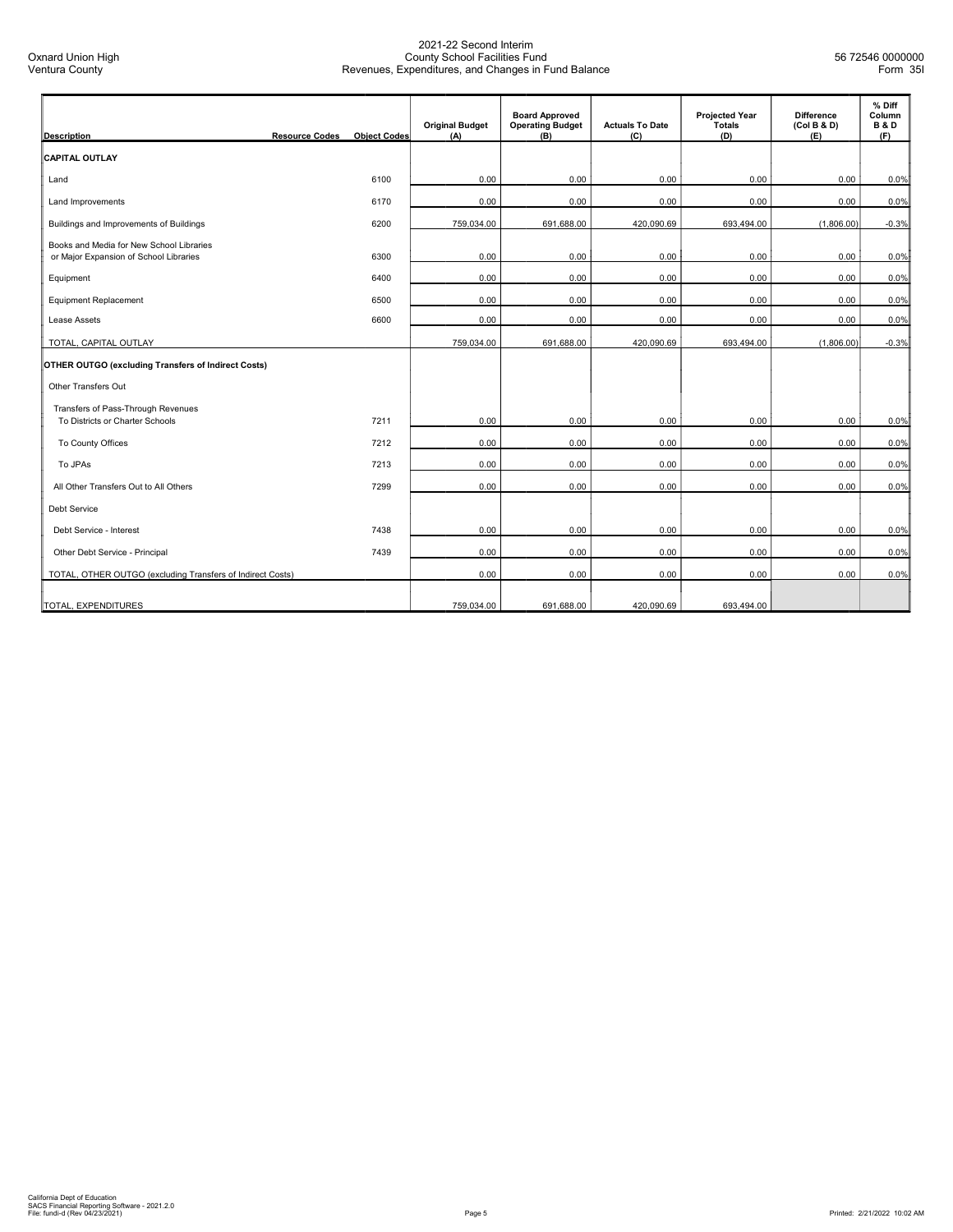| <b>Description</b>                                                         | <b>Resource Codes</b> | <b>Object Codes</b> | <b>Original Budget</b><br>(A) | <b>Board Approved</b><br><b>Operating Budget</b><br>(B) | <b>Actuals To Date</b><br>(C) | <b>Projected Year</b><br><b>Totals</b><br>(D) | <b>Difference</b><br>(Col B & D)<br>(E) | % Diff<br>Column<br><b>B&amp;D</b><br>(F) |
|----------------------------------------------------------------------------|-----------------------|---------------------|-------------------------------|---------------------------------------------------------|-------------------------------|-----------------------------------------------|-----------------------------------------|-------------------------------------------|
|                                                                            |                       |                     |                               |                                                         |                               |                                               |                                         |                                           |
| <b>INTERFUND TRANSFERS</b>                                                 |                       |                     |                               |                                                         |                               |                                               |                                         |                                           |
| <b>INTERFUND TRANSFERS IN</b>                                              |                       |                     |                               |                                                         |                               |                                               |                                         |                                           |
| To: State School Building Fund/<br>County School Facilities Fund           |                       |                     |                               |                                                         |                               |                                               |                                         |                                           |
| From: All Other Funds                                                      |                       | 8913                | 0.00                          | 0.00                                                    | 0.00                          | 0.00                                          | 0.00                                    | 0.0%                                      |
| Other Authorized Interfund Transfers In                                    |                       | 8919                | 0.00                          | 0.00                                                    | 0.00                          | 0.00                                          | 0.00                                    | 0.0%                                      |
| (a) TOTAL, INTERFUND TRANSFERS IN                                          |                       |                     | 0.00                          | 0.00                                                    | 0.00                          | 0.00                                          | 0.00                                    | 0.0%                                      |
| <b>INTERFUND TRANSFERS OUT</b>                                             |                       |                     |                               |                                                         |                               |                                               |                                         |                                           |
| To: State School Building Fund/                                            |                       |                     |                               |                                                         |                               |                                               |                                         |                                           |
| County School Facilities Fund                                              |                       | 7613                | 0.00                          | 0.00                                                    | 0.00                          | 0.00                                          | 0.00                                    | 0.0%                                      |
| Other Authorized Interfund Transfers Out                                   |                       | 7619                | 0.00                          | 0.00                                                    | 0.00                          | 0.00                                          | 0.00                                    | 0.0%                                      |
| (b) TOTAL, INTERFUND TRANSFERS OUT                                         |                       |                     | 0.00                          | 0.00                                                    | 0.00                          | 0.00                                          | 0.00                                    | 0.0%                                      |
| OTHER SOURCES/USES                                                         |                       |                     |                               |                                                         |                               |                                               |                                         |                                           |
| <b>SOURCES</b>                                                             |                       |                     |                               |                                                         |                               |                                               |                                         |                                           |
| Proceeds                                                                   |                       |                     |                               |                                                         |                               |                                               |                                         |                                           |
| Proceeds from Disposal of                                                  |                       | 8953                | 0.00                          | 0.00                                                    | 0.00                          | 0.00                                          |                                         |                                           |
| <b>Capital Assets</b>                                                      |                       |                     |                               |                                                         |                               |                                               | 0.00                                    | 0.0%                                      |
| Other Sources                                                              |                       |                     |                               |                                                         |                               |                                               |                                         |                                           |
| Transfers from Funds of Lapsed/Reorganized LEAs<br>Long-Term Debt Proceeds |                       | 8965                | 0.00                          | 0.00                                                    | 0.00                          | 0.00                                          | 0.00                                    | 0.0%                                      |
| Proceeds from Certificates of Participation                                |                       | 8971                | 0.00                          | 0.00                                                    | 0.00                          | 0.00                                          | 0.00                                    | 0.0%                                      |
| Proceeds from Leases                                                       |                       | 8972                | 0.00                          | 0.00                                                    | 0.00                          | 0.00                                          | 0.00                                    | 0.0%                                      |
| Proceeds from Lease Revenue Bonds                                          |                       | 8973                | 0.00                          | 0.00                                                    | 0.00                          | 0.00                                          | 0.00                                    | 0.0%                                      |
| All Other Financing Sources                                                |                       | 8979                | 0.00                          | 0.00                                                    | 0.00                          | 0.00                                          | 0.00                                    | 0.0%                                      |
| (c) TOTAL, SOURCES                                                         |                       |                     | 0.00                          | 0.00                                                    | 0.00                          | 0.00                                          | 0.00                                    | 0.0%                                      |
| <b>USES</b>                                                                |                       |                     |                               |                                                         |                               |                                               |                                         |                                           |
| Transfers of Funds from Lapsed/Reorganized LEAs                            |                       | 7651                | 0.00                          | 0.00                                                    | 0.00                          | 0.00                                          | 0.00                                    | 0.0%                                      |
| (d) TOTAL, USES                                                            |                       |                     | 0.00                          | 0.00                                                    | 0.00                          | 0.00                                          | 0.00                                    | 0.0%                                      |
| <b>CONTRIBUTIONS</b>                                                       |                       |                     |                               |                                                         |                               |                                               |                                         |                                           |
| Contributions from Unrestricted Revenues                                   |                       | 8980                | 0.00                          | 0.00                                                    | 0.00                          | 0.00                                          | 0.00                                    | 0.0%                                      |
| Contributions from Restricted Revenues                                     |                       | 8990                | 0.00                          | 0.00                                                    | 0.00                          | 0.00                                          | 0.00                                    | 0.0%                                      |
| (e) TOTAL, CONTRIBUTIONS                                                   |                       |                     | 0.00                          | 0.00                                                    | 0.00                          | 0.00                                          | 0.00                                    | 0.0%                                      |
| TOTAL, OTHER FINANCING SOURCES/USES<br>$(a - b + c - d + e)$               |                       |                     | 0.00                          | 0.00                                                    | 0.00                          | 0.00                                          |                                         |                                           |
|                                                                            |                       |                     |                               |                                                         |                               |                                               |                                         |                                           |